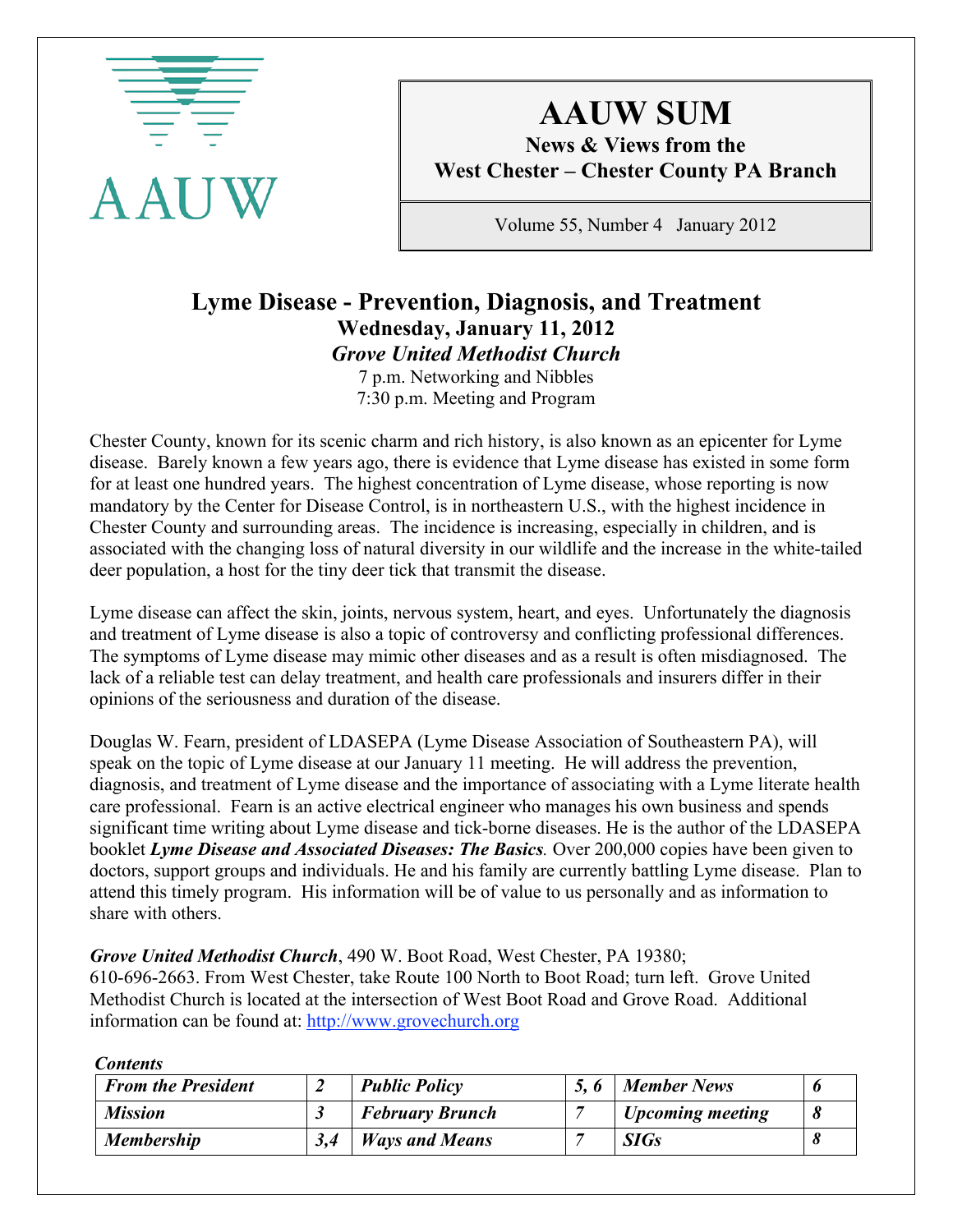### *From the President*

Dear Members,

I send you all my very best wishes for a New Year filled with Peace and Joy! I am always hopeful at this time of year that our efforts on behalf of the rights and dignity of women the world over will meet with success, but I am also filled with the desire to make this year more productive in achieving those goals!

We have many opportunities here in our country, and those opportunities are not just for accomplishing our personal goals as citizens, but also opportunities to influence those who would make decisions for women less fortunate than we, both here and in other countries.

My amazing trip to the United Nations on November 29 impressed upon me how very much we take for granted – especially here in our prosperous Chester County! I don't know about the rest of you, but I find it very difficult to enjoy all the good fortune in my life when I know that so very many others are denied the things I take for granted. That's one reason why AAUW is important to me: it is a way for me to join with others who care about the things I care about, and to work with them to make an impact on the world that might make a difference in days to come.

Next month we will have the opportunity to learn about one way that AAUW is working to have an impact on the lives of others. Our February brunch, in addition to being a wonderful social event with excellent food and time for socializing, will also educate us about the program we call "GETT," that has been a project of AAUW West Chester-Chester County for the past eleven years. An excellent film, created by our own branch secretary, Linda Lang, will be just one part of the program. If you have often wondered what GETT is all about, here's your chance to learn and be inspired by the young women who have experienced it!

And don't forget that every month Sue Ciorletti, Domestic Violence Center Liaison, gives us the opportunity to help women who

are suffering from domestic abuse by donating small household items to the Chester County Center. Look for her announcement elsewhere in this newsletter and in every branch newsletter.

If you haven't already done so, may I suggest that this year, your New Year's Resolution could be to do something just once every week to make the world a better place. It can be something as simple as donating baby diapers to the Domestic Violence Center, or take a little more thought and write a letter to the editor about an issue that affects our earth. You could even volunteer to help AAUW with a project or two that will have an impact on people, legislation or the environment. You can choose what it is that you do, but whatever you do, I know that you will get as much out of it as you put into it!

I look forward to seeing all of you over the next several months and I send you my best wishes for a Happy New Year, 2012.

Sincerely, Fran Pierce, President



 *Fran Pierce*

### **Planned Parenthood History**

Fran shared this article via email – if you missed it, take a look. It is hard to believe that history of such importance is still sitting in archives waiting to be "revealed" to the world. http://www.newyorker.com/online/blogs/newsd esk/2011/11/planned-parenthood.html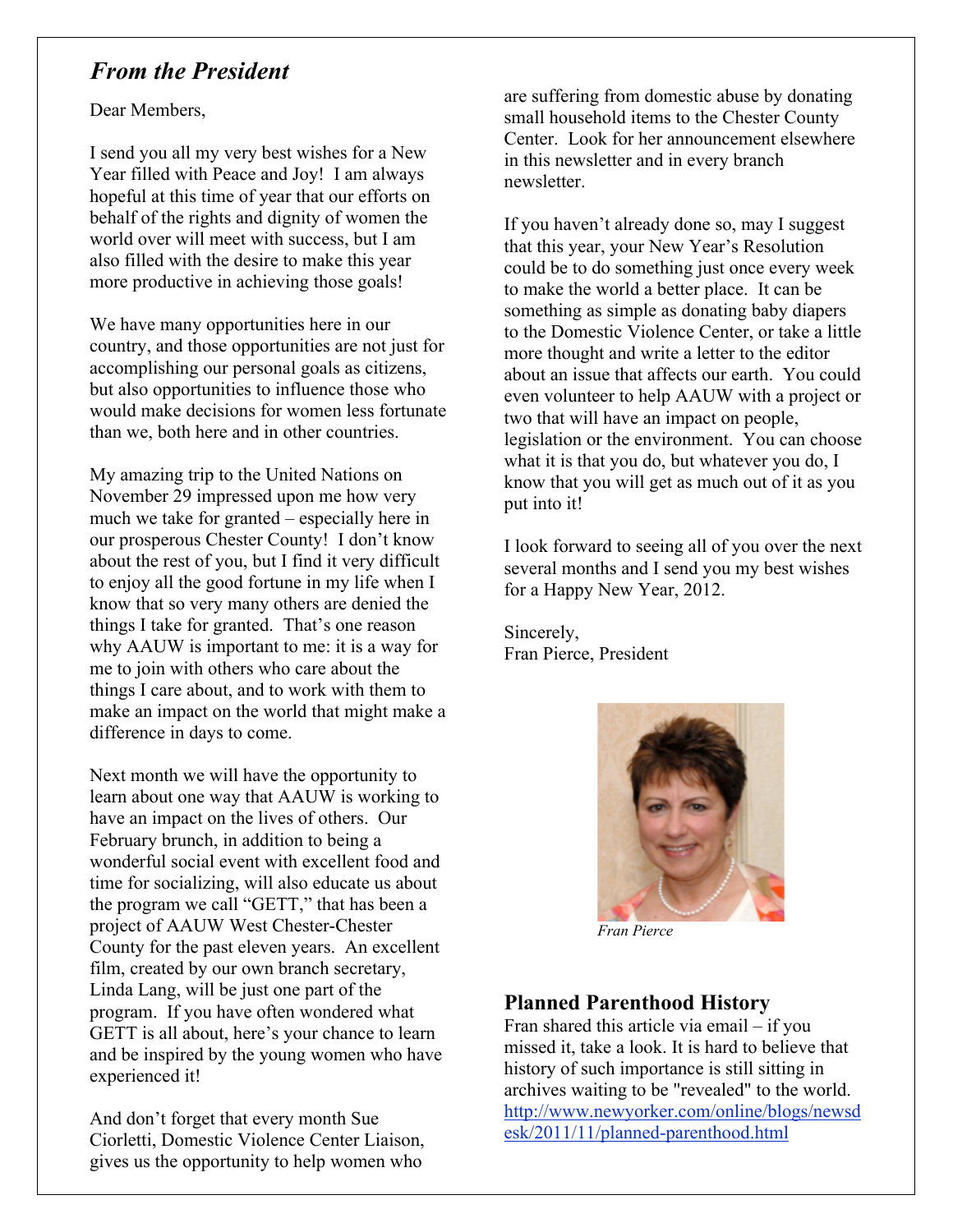### **Branch News**

#### *AAUW Mission Statement*

*AAUW advances equity for women and girls through advocacy, education, philanthropy, and research.*

| Newsletter Co-Editor<br>nrumfield@gmail.com                                             |  |  |  |  |  |  |
|-----------------------------------------------------------------------------------------|--|--|--|--|--|--|
| aauwsumnews@gmail.com                                                                   |  |  |  |  |  |  |
|                                                                                         |  |  |  |  |  |  |
| Program Vice President<br>danb@chesco.com                                               |  |  |  |  |  |  |
| Program Vice-President                                                                  |  |  |  |  |  |  |
| Membership Vice-President<br>leone219@verizon.net                                       |  |  |  |  |  |  |
| Linda Lang Recording & Corresponding Secretary<br>lindalang@comcast.net<br>610-738-9678 |  |  |  |  |  |  |
|                                                                                         |  |  |  |  |  |  |
| rosemary.macdonald@verizon.net<br>http://www.aauwchestercountypa.org                    |  |  |  |  |  |  |
| <b>Branch President</b><br>franpierce@verizon.net<br><b>Financial Officer</b>           |  |  |  |  |  |  |

### **Guidelines for AAUWSUM**

1. Deadline for articles is the  $10<sup>th</sup>$  of the month unless noted in newsletter.

2. Board will develop outline/plan for newsletter.

3. Copies of each article must be sent to the President.

4. Articles should be less then 340 words (1 column in 12 pt.) and sent as .doc (Word) files whenever possible.

5. Program information should be available for publication in the month prior to the event. 6. SIG information should be specific (when,

where, leader, contact info., program or book). 7. Photos should be sent in .jpg format and should be the best quality possible. Leave

cropping to the editors when possible. 8. Editors must keep newsletter to 10 pages or

less (5 printed front and back).

9. Editors must consult with President or designee if newsletter is too long.

10. Circulation Chair will determine number of copies to be printed.

11. Board will review and decide list of Friends who receive printed copies.

12. The newsletter should go to the printer by the  $25<sup>th</sup>$  of the month. Copies should include the Circulation Manager, Person who distributes the e-mail version, and, if requested, other named designees.

### **Help AAUW Save Money**

Each year our editors put together eight informative, attractive, and news filled issues of our AAUW SUM newsletter. At current prices, printing and mailing costs exceed \$1.50 a piece per issue, costing over \$12.00 per member per year. For several years, many AAUW members have received their copies via e-mail. Through e-mail they receive the news as soon as it is published. By eliminating the paper copy, they are also making a contribution to a greener environment. If you are not already receiving AAUW SUM via e-mail and would be willing to do so, please contact Fran Pierce at franpierce@verizon.net.

### *We need your News!*

The co-editors of AAUW SUM, Norma George and Nancy Rumfield, are delighted to bring you the January issue of the AAUW SUM newsletter, but … *We continue to need input from members!!* Please send *articles* as Word documents. Forward your news articles to the *gmail account:* aauwsumnews@gmail.com, indicating the topic and month in the subject box and cc the President. Norma and Nancy share access to this account, it keeps their work mailboxes from getting filled and makes the process of collaborating easier.

Remember that articles for a given month of the newsletter are due on the 12th of the preceding month*.* Please provide all necessary information with your submission.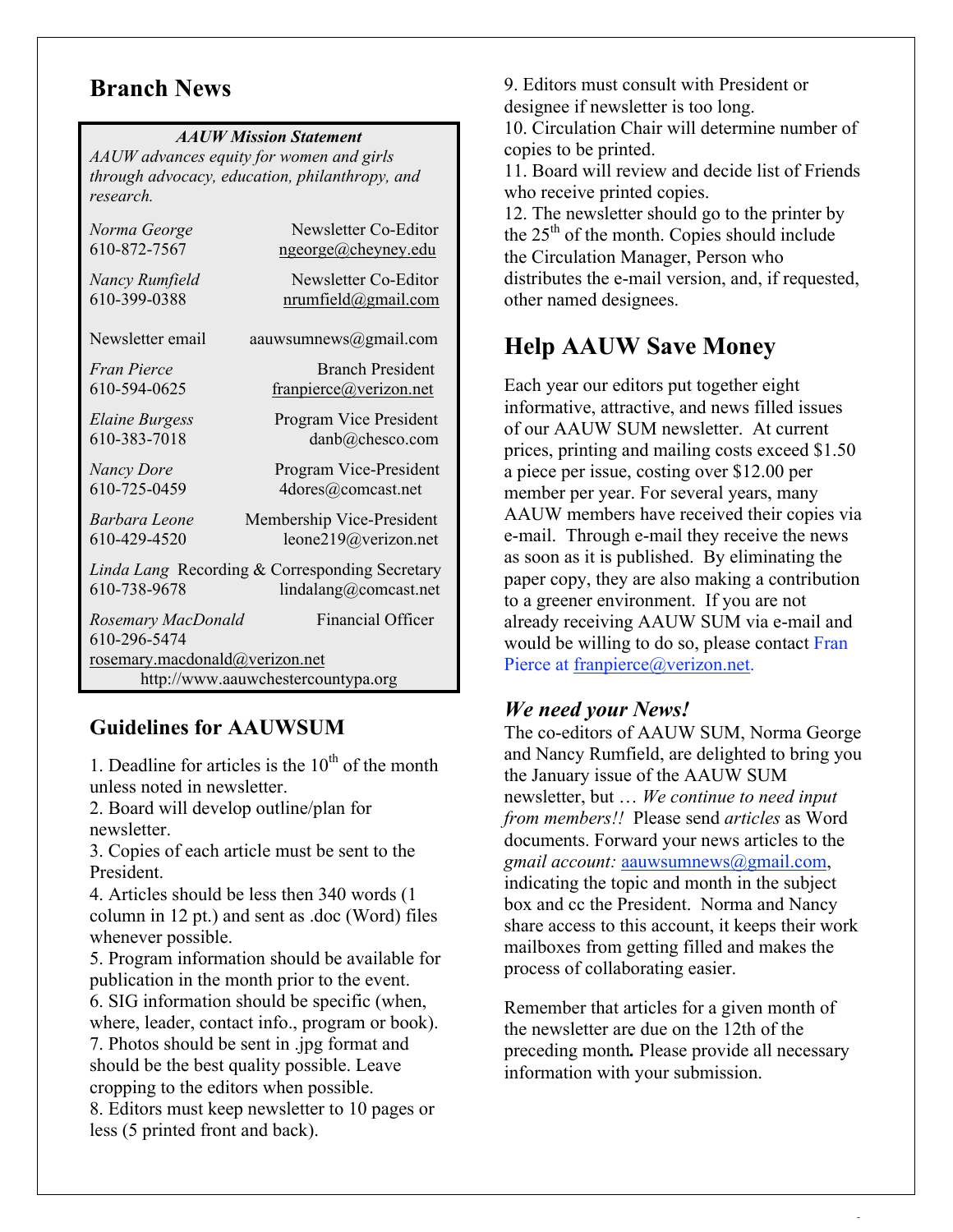### **Membership Outreach**

*Your Records and Communication With the National Association*

*Helpline Phone*: 800 326 2289 *Internet and email*: The website for national AAUW is http://www.aauw.org/. Once you have accessed the site go to the Member Center. Have your Membership Number available to change your record information (see directions on page 35 of the branch member handbook). Type in your Membership Number and set up a password. Make a note of your password for future communications. In addition, you can find your Membership Number on the address label of the Association publication, *Outlook,* or call either Carol or Barbara (Co-Membership VPs).

# **Membership News**

If you know of a recent college graduate, invite them to join under our special "Give A Grad A Gift" program. This is for a free 1-year National membership. If you pay \$26, they can become a branch/state member.

# **Get Your Keystoner Online!**

The *Keystoner* is the AAUW-PA Newsletter. *Switch to receiving the Keystoner online.* For each issue, you will receive an e-mail notice of the posting with a table of contents and a link to a downloadable copy of the issue, which can be printed or read on the computer screen. Getting the Keystoner online helps the environment and saves the state organization money and no waiting for delivery. To sign up just fill in the blanks at:

http://www.aauwpa.org/keystoner.htm

Members can check the archived issues online at the same site. *Kathy Quinn, Keystoner Editor*

#### **Domestic Violence Center**

At the January meeting Sue Ciorletti will be collecting Light bulbs and larger size Pampers (3,4,5). Thank you for your support.

# **GETT's Moving Along**

Mark your calendar -- *Girls Exploring Tomorrow's Technology* for 2012 is scheduled for *Saturday, March 24, 2012.*

GETT events provide effective, interactive and informative sessions for girls in grades 6-12, their parents and educators throughout the Delaware Valley. The speakers and activities are carefully chosen to encourage participants to explore first-hand the exciting and rewarding STEM career potentials in a wide range of interesting fields.

As in the past, GETT 2012 will be free to participants. Our goal is to provide a professional and worthwhile event for all participants attending the event at the Great Valley High School, Malvern, PA on Saturday, March 24, 2012.

We hope you or companies with which you may have connections will help support the event to empower and inspire girls to understand the opportunities for career options in technology. We would very much appreciate financial support or tangible contributions. Any support is welcome. Volunteers will also be needed to help the day of GETT as AAUW has for the past 11 years. A list of volunteers will be compiled after the first of the New Year.

If you have any questions, are interested in making a contribution or have a company or organization who would be interested in contributing please contact Mary A Smith of the GETT Planning Committee for more information at 610-269-3375 or Pangea49@comcast.net.

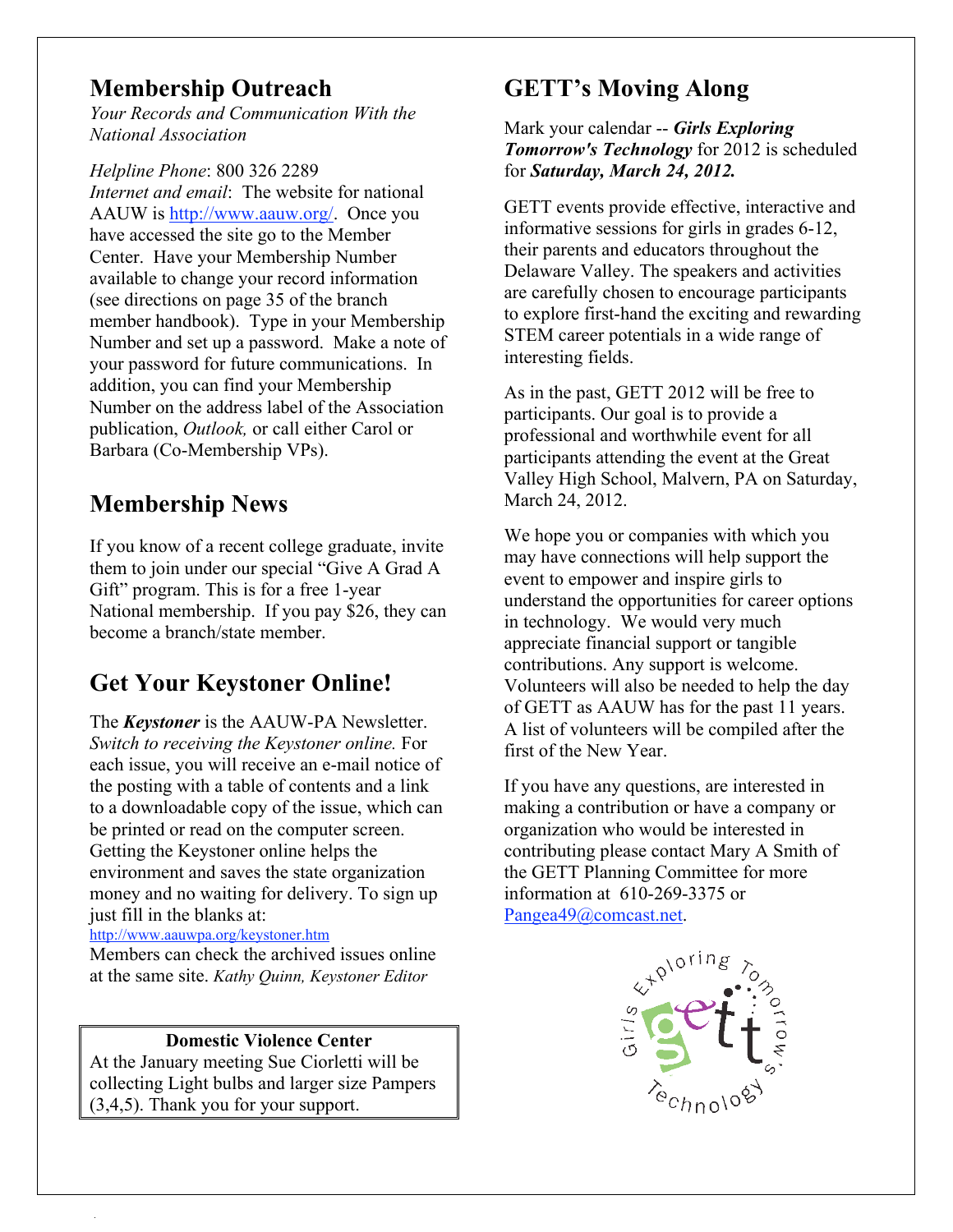### **Public Policy and Legislation**

By Ann Duerr, Chair

The *Public Policy and Legislation Committee* members this year are Ann Duerr, chair, Linda Lang, Kathy Neary, Jean Speiser and Peggy Staarman. The committee appreciates help from any AAUW member throughout this year.

The following objectives have been identified for 2011-2012:

- Support legislation regarding funding for public education.

- Promote participation in activities that support public libraries, which are essential resources for education, community building and economic development.

- Publish up-to-date information on the Marcellus Shale environmental impact. - Cooperate with the League of Women Voters (LWV) - Chester County to increase voter registration and inform women of the issues. - Promote support for outreach to West Chester University Women's Center and events to raise awareness for pay equity.

Peggy Staarman reports the EPA is now weighing rules requiring disclosure of the chemicals used in hydraulic-fracturing fluids and how much information will be made public.

Peggy Wadsworth, the Community Advocacy Coordinator and Joe Sherwood, the new Executive Director, met to establish mutual goals of the Chester County Library System and AAUW. See the article about *PA Forward Initiative*, by Peggy Wadsworth included in this newsletter. Expect short e-mail updates regarding the committee's goals and sites for further information.

### **Awards from AAUW and AAUW-PA**

This year let's put the West Chester-Chester county branch of AAUW back on the map by honoring some of our members who have worked hard to make our branch so great, and who may not get much recognition for their work.

Please think about *who* you will nominate for each of the awards below. You don't need the permission of the nominee for this – these are not jobs, just AWARDS!!

Once you have a person in mind, for one award or multiple members covering all the awards, send me their names anytime before January  $11<sup>th</sup>$ . You will have the opportunity to vote on your choices at the January  $11<sup>th</sup>$  membership meeting. There will also be an email ballot sent out after the meeting for those who could not attend.

1) *Branch Outstanding Woman* - Who from our branch do you think should be honored by this award for meritorious service over *multiple* years of work? This might be someone who has served quietly for years and will soon be completing her term. Or it could be someone who worked for the branch in past years but has never been honored.

2) *TEAL Award* - A new, AAUW-PA award, that honors a member for new or ongoing contributions to the success of our branch. This should be someone who is either a new member or who has only been active for a year or two. Or, it could even be just a new member who embodies the mission of AAUW and is supportive and enthusiastic of our activities.

3) *Gateway to Equity Award* – This award goes to someone who is *outside* of our branch, someone from one of our local communities who has worked to "advance equity for women and girls." Think about recent news reports perhaps, or someone who is just "always there" when women and girls need help. It could also be someone who has worked prominently for many years to improve the status of women and girls but has not been honored for her work.

Last, but certainly not least, there is an open invitation from AAUW-PA to bestow a special award on someone in our branch who should be recognized for her current or past work. This could even be a deceased member or a member who can no longer be active but has retained her membership to support us.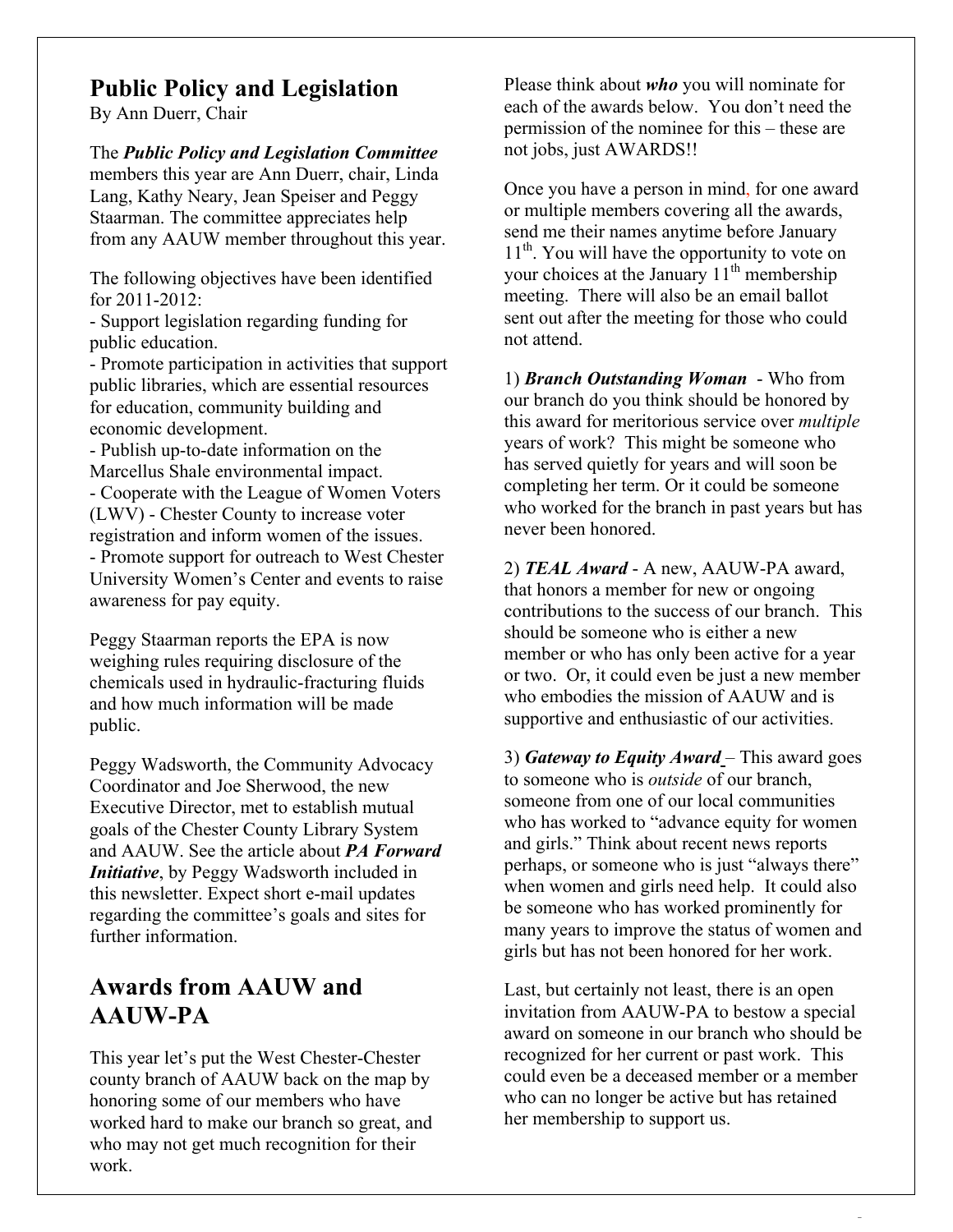### **Libraries Have the Power to Move** *PA Forward*

Submitted by Peggy Wadsworth; from *PA Forward Toolkit* an initiative of the Pennsylvania Library Association

As our state and nation struggle with economic shifts, some permanent, we all ask, *"How will Pennsylvania build a better future of job growth, opportunity, and community vitality?"*  Those who work at or with Pennsylvania's libraries already know that an educated public with better access to information is key. Libraries have been at the center of Pennsylvania's communities, providing the critical connections.

Now it's time to let the rest of Pennsylvania know – and ensure that libraries take their rightful place as leaders of a vision that requires a unique combination of new technology, community access, and commitment to learning.

In early 2012,The Pennsylvania Library Association will launch its 21st Century Literacies Initiative, *PA Forward* to give voice to what the library community already knows, and what other states throughout the nation are also recognizing. With the right support, libraries are ideally positioned to become the community centers of information, technology, and learning that will fuel educational and economic opportunity for all of our citizens.

Libraries have moved far beyond just being book repositories. They're agile institutions serving real-life needs. The *PA Forward* initiative highlights the library's role in the context of five essential  $21<sup>st</sup>$  Century Literacies:

*- Basic Literacy* – Libraries can push Pennsylvania to achieve one of the highest literacy rates in the country and a better-trained and more skilled workforce.

*- Information Literacy* **–** Libraries can help all Pennsylvanians learn how to use online resources and current technology to improve their education, to enhance their job skills, and to participate fully in a digital society.

*- Civic and Social Literacy* **–** Libraries can give citizens of all ages the knowledge and skills

they need to improve their lives, to contribute effectively in their communities, and to participate in civil discourse. *- Health Literacy* **–** Libraries can play an important role in helping citizens actively manage their own and their family's well being, making them effective partners with their health care providers and reducing costs. *- Financial Literacy* **–** Libraries can help citizens become informed consumers and guide individuals, small businesses, and other

organizations to contribute to the economic vitality of their communities.

In the coming editions of AAUW SUM you will learn more about each of the five literacies and how the member libraries of the Chester County Library System provide resources and services to ensure that Chester Countians will be successful as citizens, parents, students, employers, employees and consumers.

You will also learn how you can help ensure responsible funding for public libraries by helping spread the word that the Chester County Library System is an essential resource for education, community building and economic development. Literacy levels will not improve without libraries – and libraries must have sufficient resources to play that vital educational role in all five literacies. More information about this initiative can be found at http://pala.affiniscape.com/displaycommon.cfm ?an=1&subarticlenbr=476

#### *Holiday Party Pics*

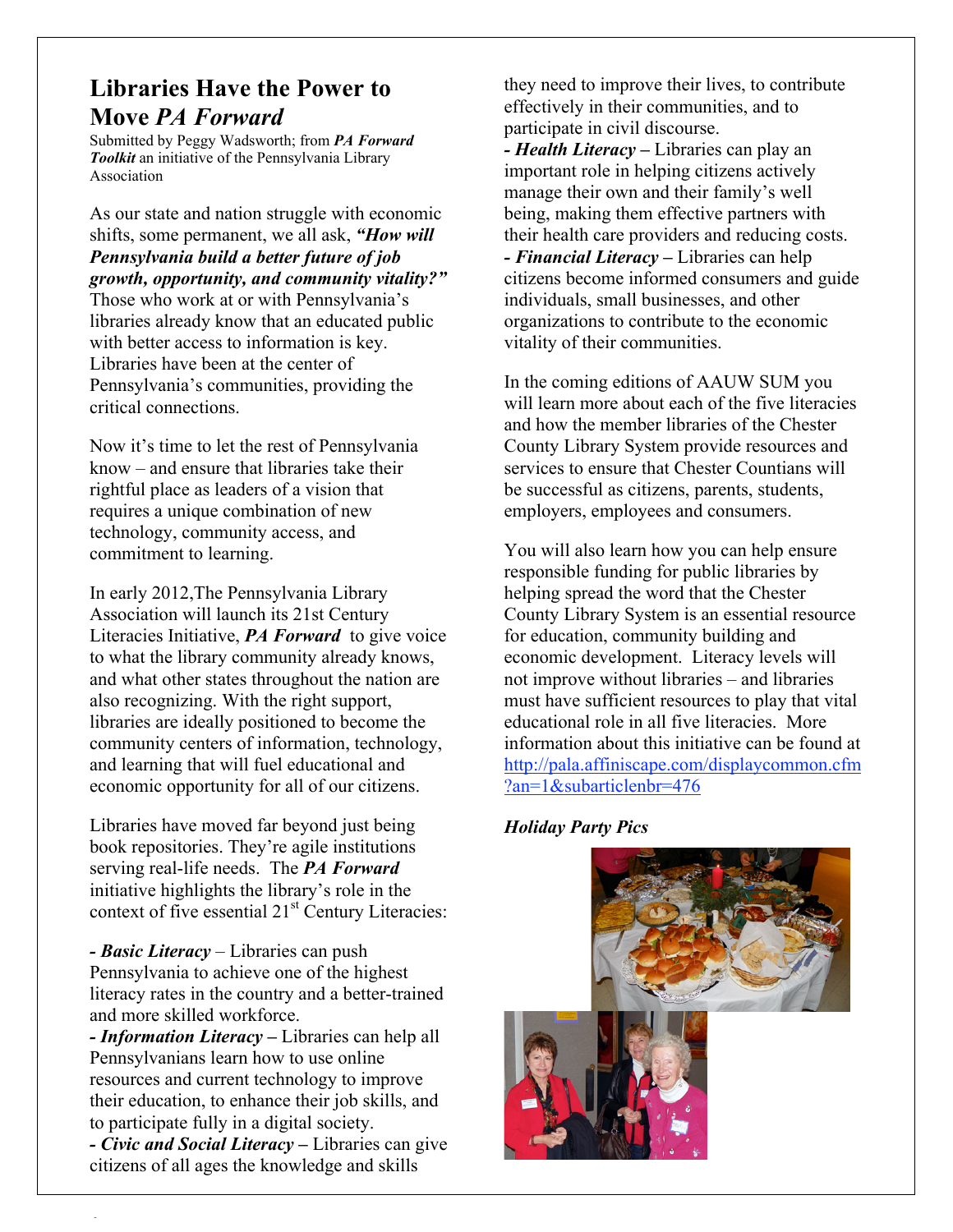### **Ways and Means**

We have some great nuts and candy to help celebrate Valentines Day. I will have the goodies at the next meeting or give me a call or email and I will deliver.



The 50/50 Raffle will be arriving at the January meeting so bring your dollars. Carol Habig was the happy winner of the last raffle.

*Recyclables -*Don't forget to bring your old ink cartridges to meetings. We have made over \$100 to date through this endeavor and it is *Green*. To participate in any of our fundraisers, please contact Leslie Wachob at 610-458-1837 or rbs857@yahoo.com

### **February Brunch – Note Change**  of Date to February  $18^{th}$ !!

Due to conflicts with other activities at our brunch location, this year's brunch will be held on Saturday, February 18, instead of on Saturday, February 12, as it is listed in the AAUW Branch Handbook!! Please remember to note this change on your calendar!

We will once again be using the lovely meeting hall of the Episcopal Church of the Holy Trinity, 212 South High Street, West Chester and will begin with the brunch at 10 a.m., followed by our program.

A fabulous video, filmed and produced by our own branch Secretary, Linda Lang, will be shown. The video shows all the activities that AAUW West Chester-Chester County participates in as part of GETT (Girls Exploring Tomorrow's Technology.) GETT is now in its  $12<sup>th</sup>$  year of encouraging middle and high school girls from schools all around the area to pursue careers in Science, Technology, Engineering and Mathematics.

We will also hear from the two young women from West Chester University who were funded by our branch to attend last year's National Conference of College Women Student Leaders (NCCWSL). Kristina Brown and Angelica Rivera-Ortiz will tell us first hand of their experiences at the conference.

You will be able to park at meters along High Street as well as in the parking lot across the street next to the Methodist Church – just be sure to have a few quarters with you for the meters! We also encourage car-pooling to minimize the number of vehicles needing parking spaces.

Our annual brunch is always well attended - don't miss out! This is also a *"Shape the Future"* event, so invite a friend or two. Those who join during February and on into the spring of this year will receive a *significant* discount and an extended membership year!

Admission is only \$5 - pay at the door, but you must make a reservation no later than Friday, February 10! We also ask all members to provide something for the brunch table so that the admission fees can benefit our programs. Breads, rolls, yogurt and egg dishes are just a few of the items we've enjoyed in previous years. Complete information will also be printed in the February newsletter.

To RSVP or for answers to questions about the brunch, please contact one of the following: Elaine Burgess – 610-383-7018 or  $danh(Qccis.net;$  Nancy Dore – 610-725-0459 or 4dores@comcast.net or Fran Pierce – 610-594- 0625 or franpierce@verizon.net.

### **Branch Board Meetings**

All Board meetings are open to the membership and this year will be held at the Women's Center at West Chester University. Meetings begin at 7 pm, are over by 9, and are usually on the first Tuesday of the month. Upcoming: Tuesday, January 4<sup>th</sup> via conference call.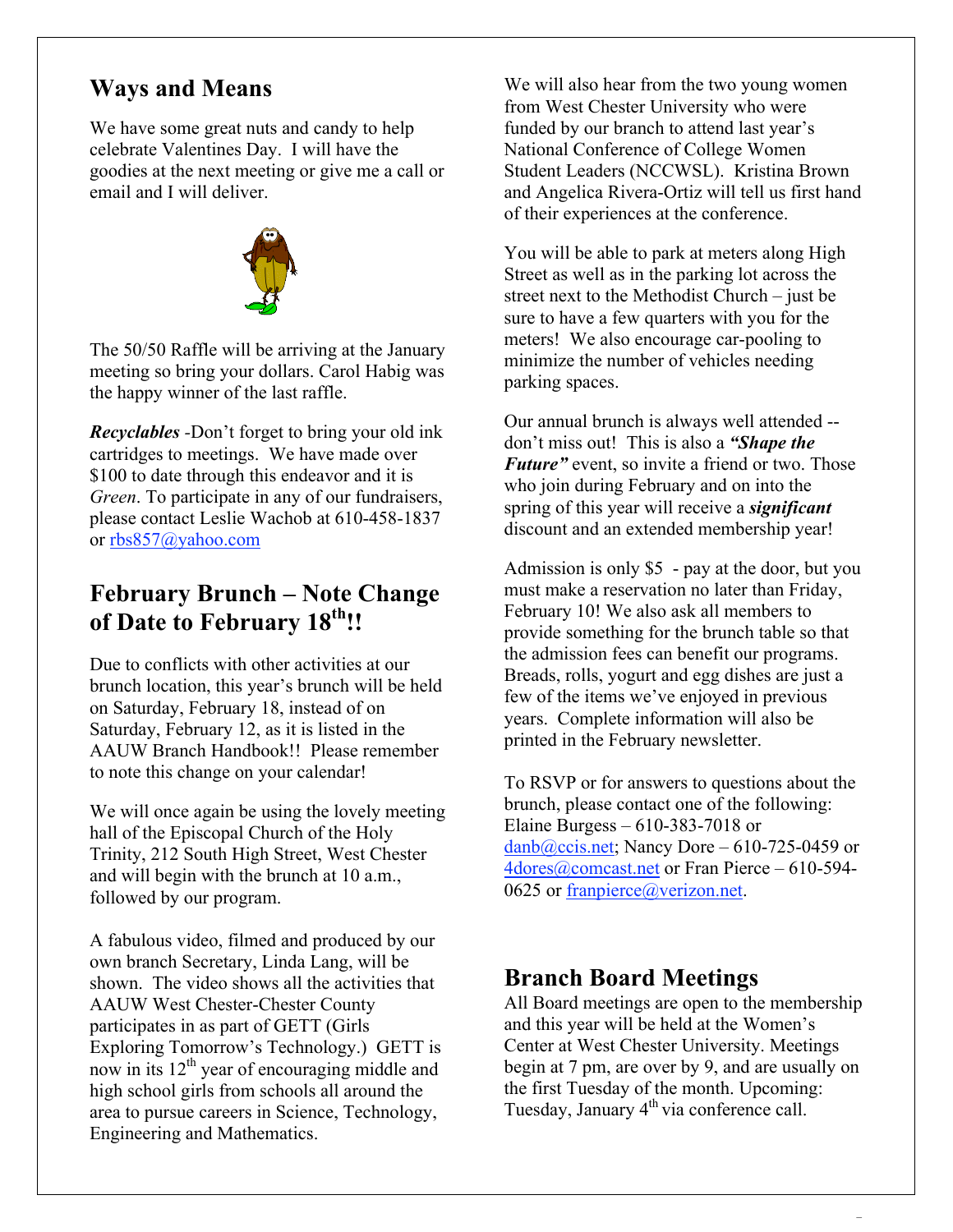### *Upcoming Meeting*

### *NOTE FEB CHANGE OF DATE!!*

**February Brunch!** Saturday, February 18, instead of on Saturday, February 12, as it is listed in the AAUW Branch Handbook! We will once again be using the lovely meeting hall of the Episcopal Church of the Holy Trinity, 212 South High Street, West Chester and will begin with the brunch at 10 a.m., followed by our program. See page 7 for details.

#### **Special Interest Groups**

#### **Couples Bridge**

Meets the  $3<sup>rd</sup>$  Saturday evening monthly at a member's home. We are a social group and welcome all who like to play. Contact the chair, Carol Habig, at 610-431-9987 or e-mail her at whabig@verizon.net.

#### **Book and Discussion Groups**

**Lit I, Afternoon Book Discussion:** Meets on the  $4<sup>th</sup>$  Thursday. The Lit I book group will meet on January 26th at 1:00 at Roni Mullen's house to discuss *Snowflower and the Secret Fan* by Lisa See. This is a book about the friendship of two women in 19th century China. The group will meet again on February 23 to discuss *Blessings* by Anna Quinlan. Please call Roni Mullen at 610-436-0912 if you would like to attend. Please note: Roni Mullen is the new leader of Lit I and can be reached at vmullen@comcast.net.

Lit II, Fiction and Non-Fiction: Meets the 3<sup>rd</sup> Wednesday of each month.

*January 18th, 7:00 pm - Cutting for Stone,* by Abraham Verghese; Leader: Phyllis Dunn; Hostess: Jean Speiser;

February 15th, 7:00 pm - *The Ghost Map* by Steven Johnson: Leader: Donna Eaves: Hostess: Fran Pierce

New members are always welcome, and can join the group by contacting Donna Eaves at 610-692-5277 or deaves@live.com.

#### **Lit III, Monday Evening Nonfiction Book**

**Group**— The Non-Fiction Book Group every other month at the Magnolia Grill, Chester County Book Company, West Goshen Shopping Center. Contact Paula McGinness for more information, 610-942-4852 (home) or 610-273-3303 (work).

#### **Great Decisions**

This group meets the  $2<sup>nd</sup>$  Monday of each month at 1:30 pm. The Great Decisions group will meet at the Chester County Book Company on January  $9^{th}$  at 1:30 p.m. Topic: *The Caucasus;* Leader: Jacky Page. If you are interested please contact Jacky Page: 610-359-9887 or martin  $page@mmn.com$ 

#### **Finance Discussion Group**

The Finance Discussion Group meets on the 4th Wednesday of each month at 7:00 p.m. Participants are invited to bring related articles. For information contact: Leslie Olson, 610- 793-2938 or olsonfour@verizon.net.

#### **FIG (Food Interest Group**)

Dining around, usually at a member's home. This group is co-ed, singles welcome. Each member brings a dinner item. The group meets the  $2<sup>nd</sup>$  Saturday of each month. If interested please contact Betty Bradford at 610-363-7974; wdbrad@verizon.net

#### **TIG (Travel Interest Group):** *AAUW TIGers*

The first event of 2012 for the TIG will be Tuesday, February 28. We plan to attend the Travel Adventures presentation and dinner titled East African Safari at West Chester University. The cost is \$8 for the presentation and \$29 for the dinner. The dinner is composed of dishes eaten in East Africa. The presentations are always interesting and the dinners delicious and well worth the cost. These trips are open to all members and their guests. Please call or email Sue Johnston (610- 363-8535, sueearlj@verizon.net) if you plan to join us.